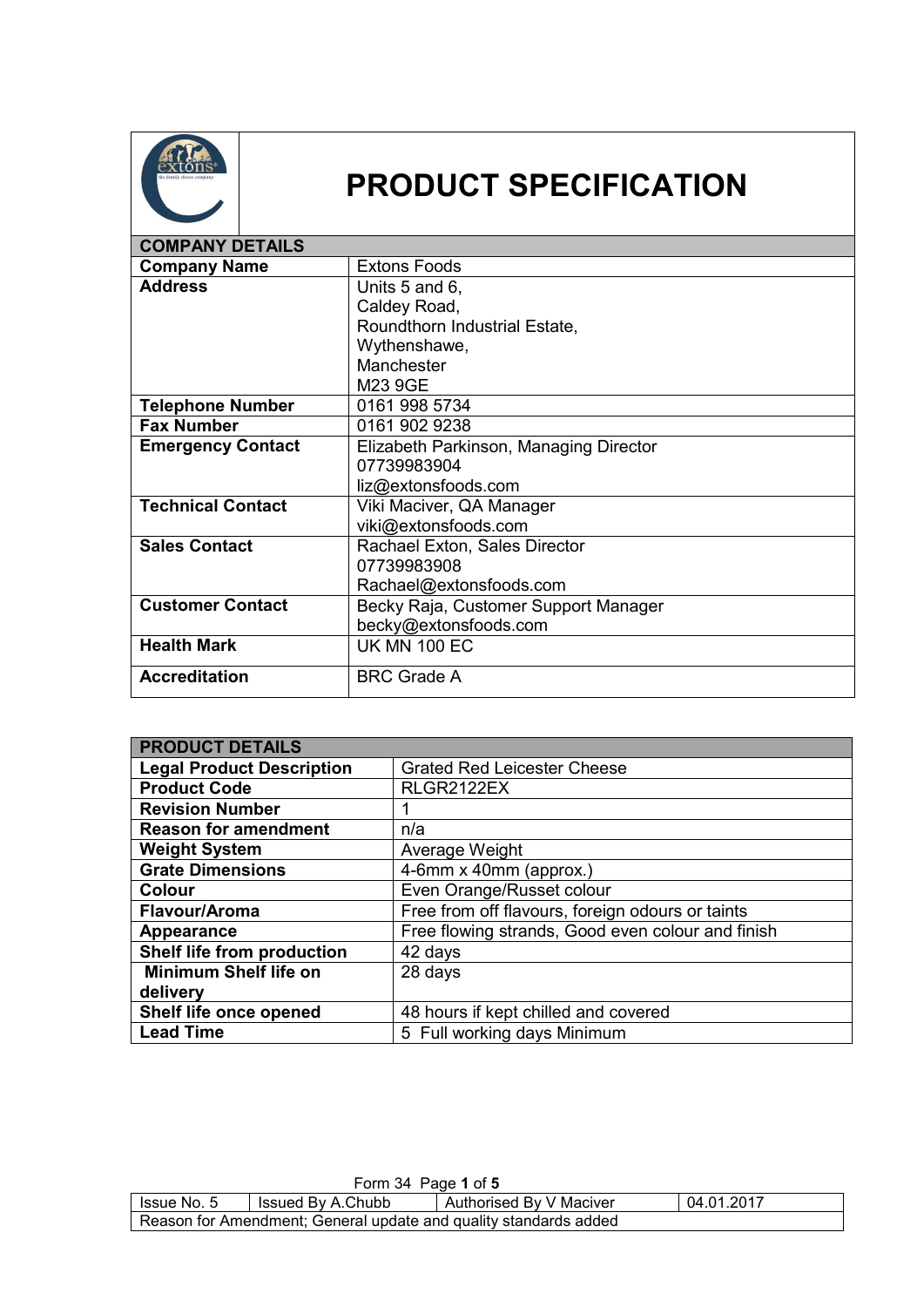| <b>INGREDIENTS (Raw Materials and Additives Including E Numbers)</b> |             |                       |                    |
|----------------------------------------------------------------------|-------------|-----------------------|--------------------|
| Ingredients                                                          | Composition | <b>Quality Checks</b> | Country of Origin  |
| <b>Red Leicester Cheese (MILK)</b>                                   | 98-99%      | <b>Daily</b>          | Ireland/UK         |
| Pasteurised Cow's Milk                                               | 97.08%      | Daily                 | Ireland/UK         |
| Salt (contains anti caking agent                                     | 1.9%        | Daily Visual          | UK.                |
| E535)                                                                |             |                       |                    |
| <b>Starter Culture</b>                                               | 1.0%        | Daily Visual          | Denmark/Holland    |
| Non Animal Rennet (sodium                                            | 0.02%       | Daily Visual          | Denmark/Holland    |
| benzoate free)                                                       |             |                       |                    |
| Annatto                                                              | $<$ 15ppm   | Daily Visual          | <b>Denmark</b>     |
| <b>Potato Starch- Anti Caking</b>                                    | $1 - 2%$    | <b>Daily Visual</b>   | <b>Netherlands</b> |
| Agent                                                                |             |                       |                    |

| <b>NUTRITIONAL INFORMATION PER 100G</b> |                |  |
|-----------------------------------------|----------------|--|
| <b>PARAMETER</b>                        | Value per 100g |  |
| Energy kJ                               | 1550           |  |
| <b>Energy Kcal</b>                      | 370            |  |
| <b>Protein</b>                          | 22.5           |  |
| Carbohydrate                            | 1.9            |  |
| Of which sugars                         | 0.1            |  |
| Of which starch                         |                |  |
| Fat                                     | 30             |  |
| Of which saturates                      | 19             |  |
| <b>Monounsaturated</b>                  |                |  |
| Polyunsaturated                         |                |  |
| <b>Fibre</b>                            | 0              |  |
| <b>Salt</b>                             | 1.9            |  |
| Sodium                                  | 746mg          |  |

| <b>CHEMICAL STANDARDS</b> |                |                |
|---------------------------|----------------|----------------|
| <b>Parameter</b>          | <b>Minimum</b> | <b>Maximum</b> |
| <b>Moisture</b>           | 36.5           | 41.5           |
| Fat                       | 29             | 34             |
| <b>FDM</b>                | 56             | 62             |
| <b>Salt</b>               | 1.6            | 2.2            |
| <b>PH</b>                 | 5.0            | 5.4            |

| <b>MICROBIOLOGICAL STANDARDS</b> |                     |                 |  |
|----------------------------------|---------------------|-----------------|--|
| <b>Micro-organisms</b>           | Target/g            | Max/q           |  |
| Coliforms                        | $20$                | 1000            |  |
| E.coli                           | $20$                | 20              |  |
| Staph aureus                     | $20$                | 20              |  |
| Yeasts                           | < 500               | N/A             |  |
| <b>Moulds</b>                    | < 500               | 1000            |  |
| Salmonella                       | Not Detected in 25g | Detected in 25g |  |
| Listeria                         | Not Detected in 25g | Detected in 25g |  |

| Form 34 Page 2 of 5                                              |                   |                         |            |
|------------------------------------------------------------------|-------------------|-------------------------|------------|
| Issue No. 5                                                      | Issued By A.Chubb | Authorised By V Maciver | 04.01.2017 |
| Reason for Amendment; General update and quality standards added |                   |                         |            |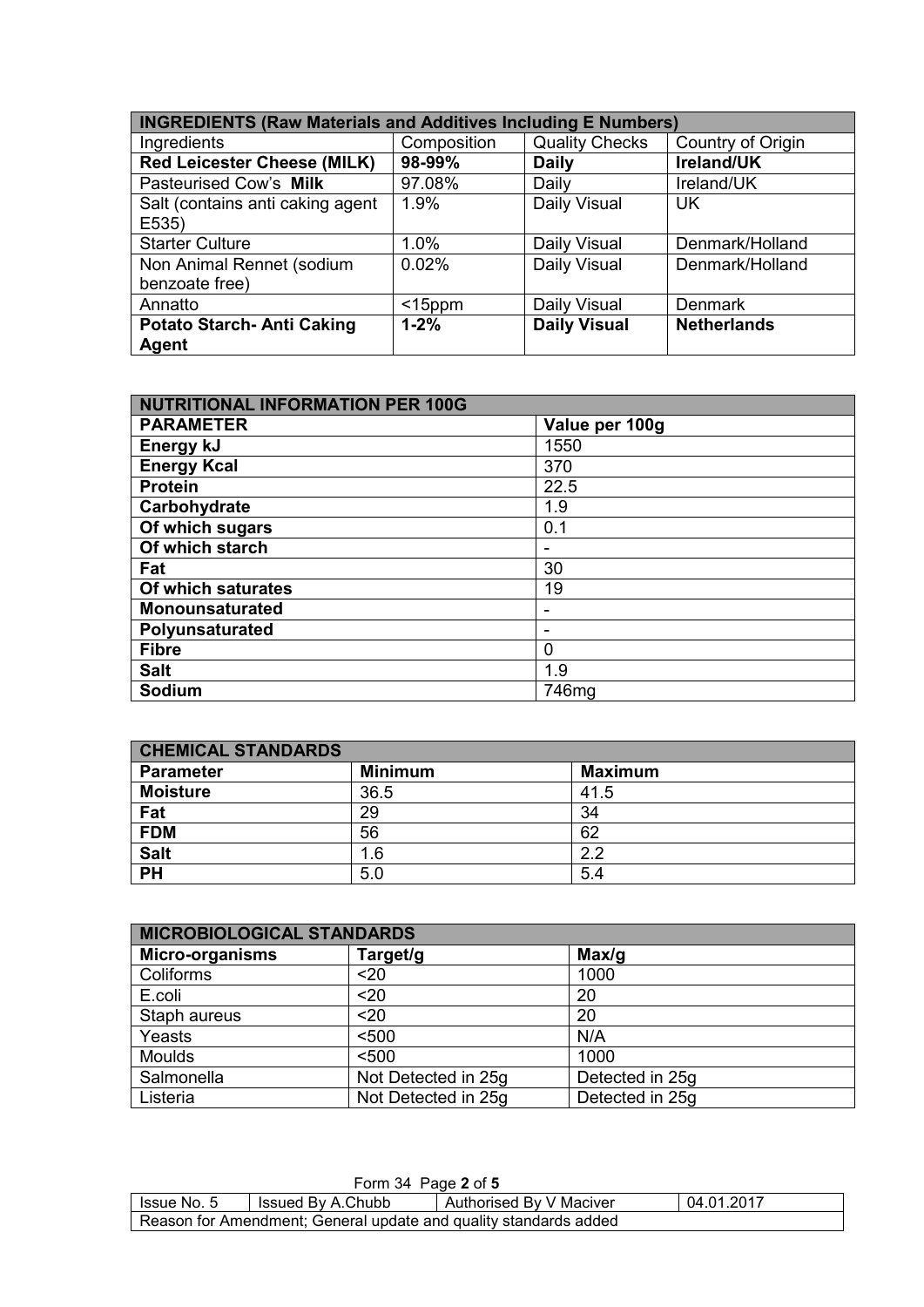| <b>QUALITY STANDARDS</b>                                       |                          |                             |
|----------------------------------------------------------------|--------------------------|-----------------------------|
| <b>ACCEPTABLE</b>                                              | <b>SATISFACTORY</b>      | <b>NOT ACCEPTABLE</b>       |
|                                                                |                          |                             |
|                                                                |                          |                             |
|                                                                |                          |                             |
|                                                                |                          |                             |
|                                                                |                          |                             |
|                                                                |                          |                             |
|                                                                |                          |                             |
|                                                                |                          |                             |
| Good and clean, Free from off -                                | Clean Flavour, Free      | Off flavours. Excessive     |
| flavours. Free flowing                                         | Flowing strands. 10% or  | amounts of grate outside    |
| russet/orange strands. Weight and                              | less of grate is outside | acceptable tolerances. Not  |
| grate sizes in tolerance.                                      | acceptable tolerances.   | free flowing.               |
|                                                                |                          |                             |
| <b>FOOD TOLERANCE INFORMATION</b>                              |                          |                             |
| This Product is:                                               |                          |                             |
|                                                                |                          |                             |
| Suitable for vegetarians                                       |                          | Y                           |
| Suitable for vegans                                            |                          | <b>N- Contains MILK</b>     |
| <b>Suitable for Coeliacs</b>                                   |                          | Y                           |
| <b>Suitable for Diabetics</b>                                  |                          | N                           |
| Suitable for Lactose Intolerant                                |                          | N - Contains MILK           |
| <b>Halal Certified</b>                                         |                          | N                           |
| Kosher Certified                                               |                          | $\mathsf{N}$                |
| Free from cereals containing gluten(wheat, rye, barley, oats,  |                          | Y                           |
| spelt, kumat or their hybridised strains) and products thereof |                          |                             |
| Free from MRM                                                  | Y                        |                             |
| Free from crustaceans and products thereof                     |                          | Ÿ                           |
| Free from molluscs and products thereof                        | Ý                        |                             |
| Free from fish and products thereof                            |                          | Y                           |
| Free from milk and products thereof                            | N- Cow's MILK            |                             |
| Free from Egg/Egg Products/Albumen                             |                          | Y                           |
| Free from soybeans and products thereof                        |                          | Y                           |
| <b>Free from Natural Colours</b>                               |                          | N - Annatto E160b           |
| <b>Free from Artificial Colours</b>                            |                          | Y                           |
| <b>Free from Preservatives</b>                                 |                          | Y                           |
| Free from MSG                                                  |                          | Y                           |
| Free from Celery/Celery Derivatives                            |                          | $\overline{Y}$              |
| Free from Mustard                                              |                          | Y                           |
| Free from Additives                                            |                          | N- Potato Starch (Anti      |
|                                                                |                          | Caking Agent). E535 in salt |
| Free from Gluten                                               | Υ                        |                             |
| Free from sesame seeds and products thereof                    | Y                        |                             |
| <b>Free from Peanuts/Peanut Derivatives</b>                    |                          | $\overline{\mathsf{Y}}$     |
| Free from Other Nuts/Nut Derivatives                           | Y                        |                             |
| Free from Nut Derived Oils                                     | Y                        |                             |
| Free from lupin and products thereof                           | Y                        |                             |
| Free from genetically modified Ingredients                     | Y                        |                             |
| Free from sulphur dioxide and sulphites at concentrations of   |                          | Y                           |
| more than 10mg/kg or 10mg/l expressed as SO2                   |                          |                             |

## Form 34 Page **3** of **5**

| Issue No. 5                                                      | Issued By A.Chubb | Authorised By V Maciver |  | 04.01.2017 |
|------------------------------------------------------------------|-------------------|-------------------------|--|------------|
| Reason for Amendment; General update and quality standards added |                   |                         |  |            |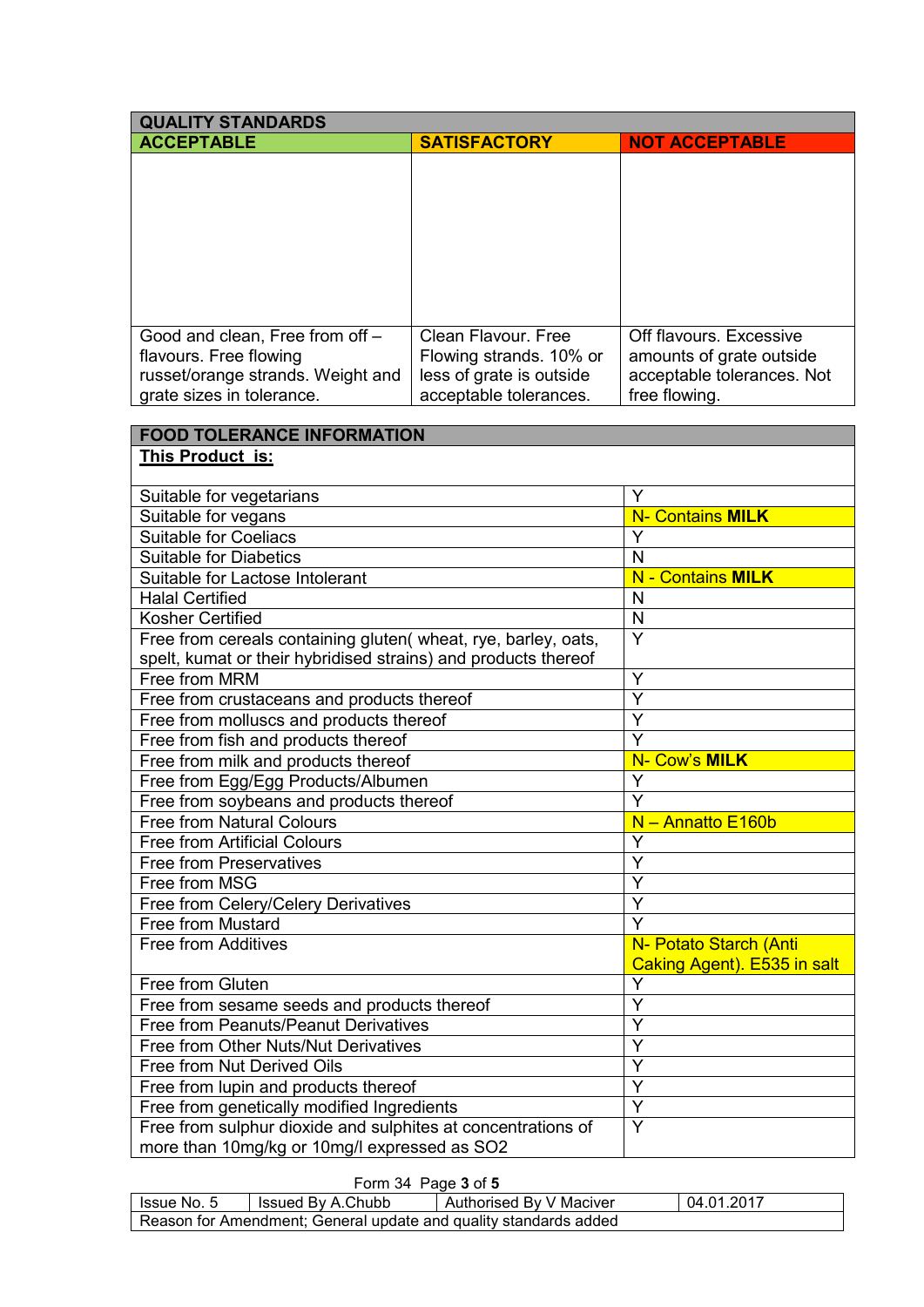## **METAL DETECTION**

Product metal detected at the start of production, every half hour and end of production.

| <b>Ferrous</b>         | 2.20mm |
|------------------------|--------|
| <b>Non Ferrous</b>     | 3.00mm |
| <b>Stainless Steel</b> | 5.00mm |

| <b>PACKAGING INFORMATION</b>                    |                                                                                                                                                                                                                                                                                                                                                                                                                                 |                                   |  |
|-------------------------------------------------|---------------------------------------------------------------------------------------------------------------------------------------------------------------------------------------------------------------------------------------------------------------------------------------------------------------------------------------------------------------------------------------------------------------------------------|-----------------------------------|--|
| Is the product packed in a modified atmosphere? |                                                                                                                                                                                                                                                                                                                                                                                                                                 | Yes 70%Nitrogen 30% CO2           |  |
| Inner per Outer                                 |                                                                                                                                                                                                                                                                                                                                                                                                                                 | $6 \times 2$ kg                   |  |
|                                                 |                                                                                                                                                                                                                                                                                                                                                                                                                                 |                                   |  |
|                                                 | <b>INNER</b>                                                                                                                                                                                                                                                                                                                                                                                                                    | <b>OUTER</b>                      |  |
| <b>Material</b>                                 | Bialon 62 VFP (Blue)                                                                                                                                                                                                                                                                                                                                                                                                            | White Cardboard (150W/150T<br>DW) |  |
| <b>Dimensions</b>                               | 280mm x 318mm x<br>48mm                                                                                                                                                                                                                                                                                                                                                                                                         | 472mm x 237mm x 308mm             |  |
| <b>Thickness</b>                                | 65um                                                                                                                                                                                                                                                                                                                                                                                                                            | 9mm                               |  |
| Weight                                          | 16g                                                                                                                                                                                                                                                                                                                                                                                                                             | 473g                              |  |
| <b>Method of Closure</b>                        | <b>Heat sealed</b>                                                                                                                                                                                                                                                                                                                                                                                                              | Tape                              |  |
| <b>Barcodes</b>                                 | 5060227270841                                                                                                                                                                                                                                                                                                                                                                                                                   | 05060227270858                    |  |
|                                                 |                                                                                                                                                                                                                                                                                                                                                                                                                                 |                                   |  |
| <b>Labelling Information</b>                    | Product Description, Contents, Weight, Best Before<br>Date, Julian Code= Traceability, Health Mark, Allergen<br>and Nutritional Information                                                                                                                                                                                                                                                                                     |                                   |  |
| <b>Picture of Labels</b>                        | <b>Grated Red Leicester Cheese (MILK)</b><br><b>RLGR2122EX</b><br>ingredients; red leicester cheese (MILK), anti caking agent-<br>potato starch<br>allergens; see ingredients in capitals<br>Suitable for vegetarians<br>BEST BEFORE: 04/01/17<br>MN100<br>2 k/g C L 328 11:10:00<br><b>Extons Foods M23 9GE</b><br>Keep Chilled. Store at 0C to +5C.<br>Once opened use within 48 hours.<br>Packed in a protective atmosphere. |                                   |  |

| Form 34 Page 4 of 5                                              |                   |                         |            |  |  |  |
|------------------------------------------------------------------|-------------------|-------------------------|------------|--|--|--|
| Issue No. 5                                                      | Issued By A.Chubb | Authorised By V Maciver | 04.01.2017 |  |  |  |
| Reason for Amendment; General update and quality standards added |                   |                         |            |  |  |  |